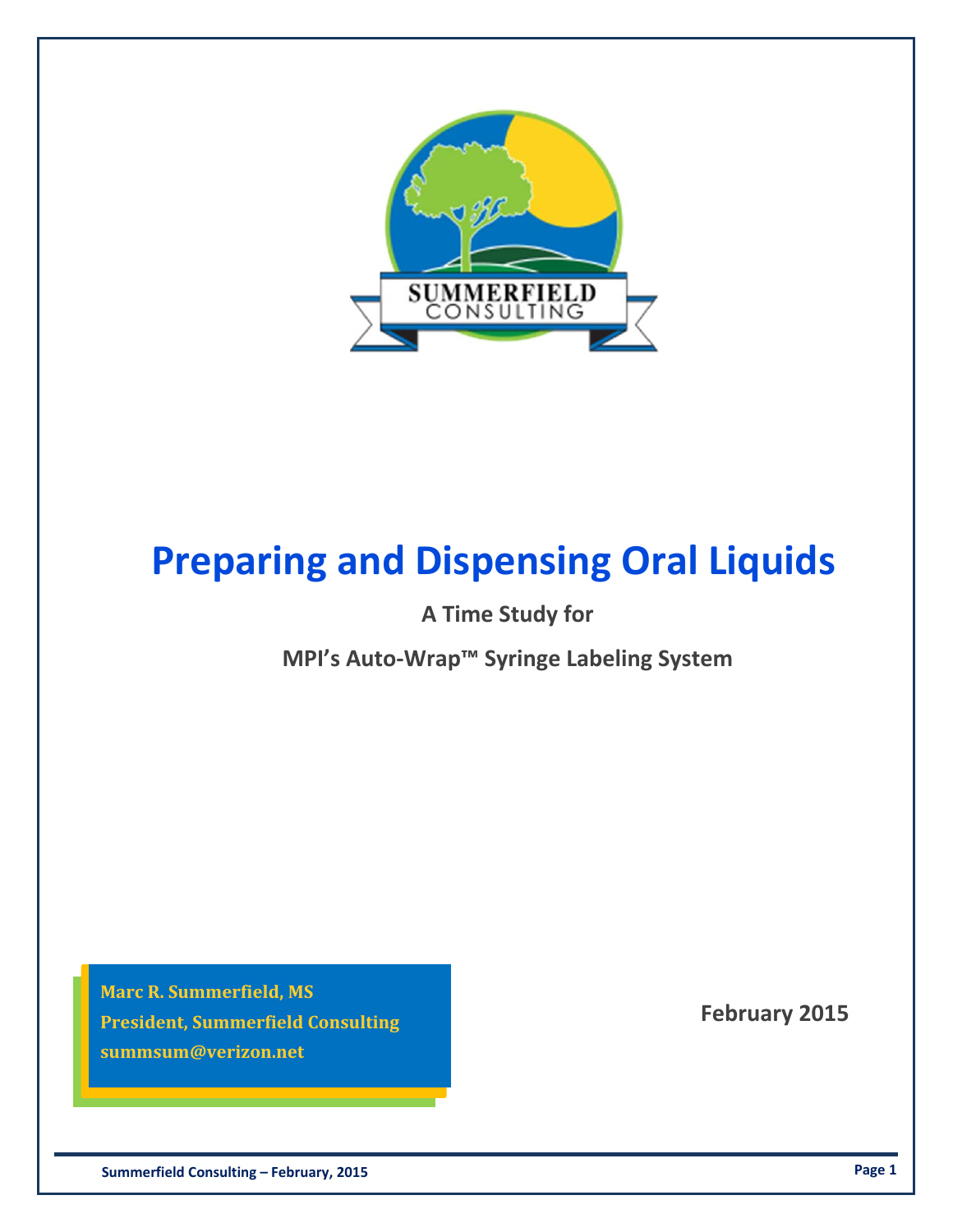## **Preparing and Dispensing Oral Liquids**

**Time Study for MPI's Auto‐Wrap™ Syringe Labeling System**

## **Summary:**

A time study was conducted to determine and quantify the some of the factors involved in using the Auto‐Wrap®.

The following trials were conducted:

| <b>Trial</b><br><b>Number</b> | <b>Automation</b><br>or Manual? | <b>Syringe</b><br>volume | <b>Number of</b><br><b>Syringes/Run</b> | <b>Number of</b><br><b>Runs/Trial</b> | Label<br>type   | <b>Average Time</b><br>per Trial/25<br>syringes (Min) | <b>Average</b><br><b>Time per</b><br>Trial/25<br>syringes<br>(Sec) |
|-------------------------------|---------------------------------|--------------------------|-----------------------------------------|---------------------------------------|-----------------|-------------------------------------------------------|--------------------------------------------------------------------|
|                               |                                 |                          |                                         |                                       |                 |                                                       |                                                                    |
| $\mathbf{1}$                  | <b>Manual</b>                   | 1ml                      | 25                                      | 5                                     | <b>Straight</b> | 3'07''                                                | 187"                                                               |
| $\overline{2}$                | <b>Manual</b>                   | 1ml                      | 25                                      | 5                                     | <b>Folded</b>   | 4'14''                                                | 254"                                                               |
| $\overline{\mathbf{3}}$       | <b>Automation</b>               | 1ml                      | 25                                      | 5                                     | Auto            | 1'32''                                                | 92"                                                                |
|                               |                                 |                          |                                         |                                       |                 |                                                       |                                                                    |
| $\overline{4}$                | <b>Manual</b>                   | 5ml                      | 25                                      | 5                                     | <b>Straight</b> | 2'55''                                                | 175''                                                              |
| 5                             | <b>Manual</b>                   | 5ml                      | 25                                      | 5                                     | <b>Folded</b>   | 3''51''                                               | 231''                                                              |
| $6\phantom{1}6$               | <b>Automation</b>               | 5ml                      | 25                                      | 5                                     | Auto            | 1'31''                                                | 91"                                                                |
| $\overline{7}$                | <b>Automation</b>               | 5ml                      | 50                                      | 5                                     | Auto            | 3'08''                                                | 188"                                                               |
|                               |                                 |                          |                                         |                                       |                 |                                                       |                                                                    |
|                               |                                 |                          |                                         |                                       |                 |                                                       |                                                                    |

| <b>Syringe</b><br><b>Size</b> | <b>Manual/25 Syringes</b><br><b>Straight</b> | <b>Manual/25 Syringes</b><br><b>Folded</b> | <b>Automated</b> | <b>Time Savings</b><br><b>Automated vs.</b><br><b>Straight</b><br><b>Per 25</b> | <b>Time Savings</b><br><b>Automated vs.</b><br><b>Folded</b><br><b>Per 25</b> |
|-------------------------------|----------------------------------------------|--------------------------------------------|------------------|---------------------------------------------------------------------------------|-------------------------------------------------------------------------------|
|                               |                                              |                                            |                  |                                                                                 |                                                                               |
| 1ml                           | 3'07" (187")                                 | $4'14''$ (254")                            | $1'32''$ (92")   | $1'35''$ (95")                                                                  | $2'42''$ (162")                                                               |
|                               |                                              |                                            |                  |                                                                                 |                                                                               |
| 5ml                           | 2'55''(175'')                                | $3'51''$ (231")                            | $1'31''$ (91")   | $1'24''$ (84")                                                                  | 2'20''(140'')                                                                 |
|                               |                                              |                                            |                  |                                                                                 |                                                                               |
|                               |                                              |                                            |                  |                                                                                 |                                                                               |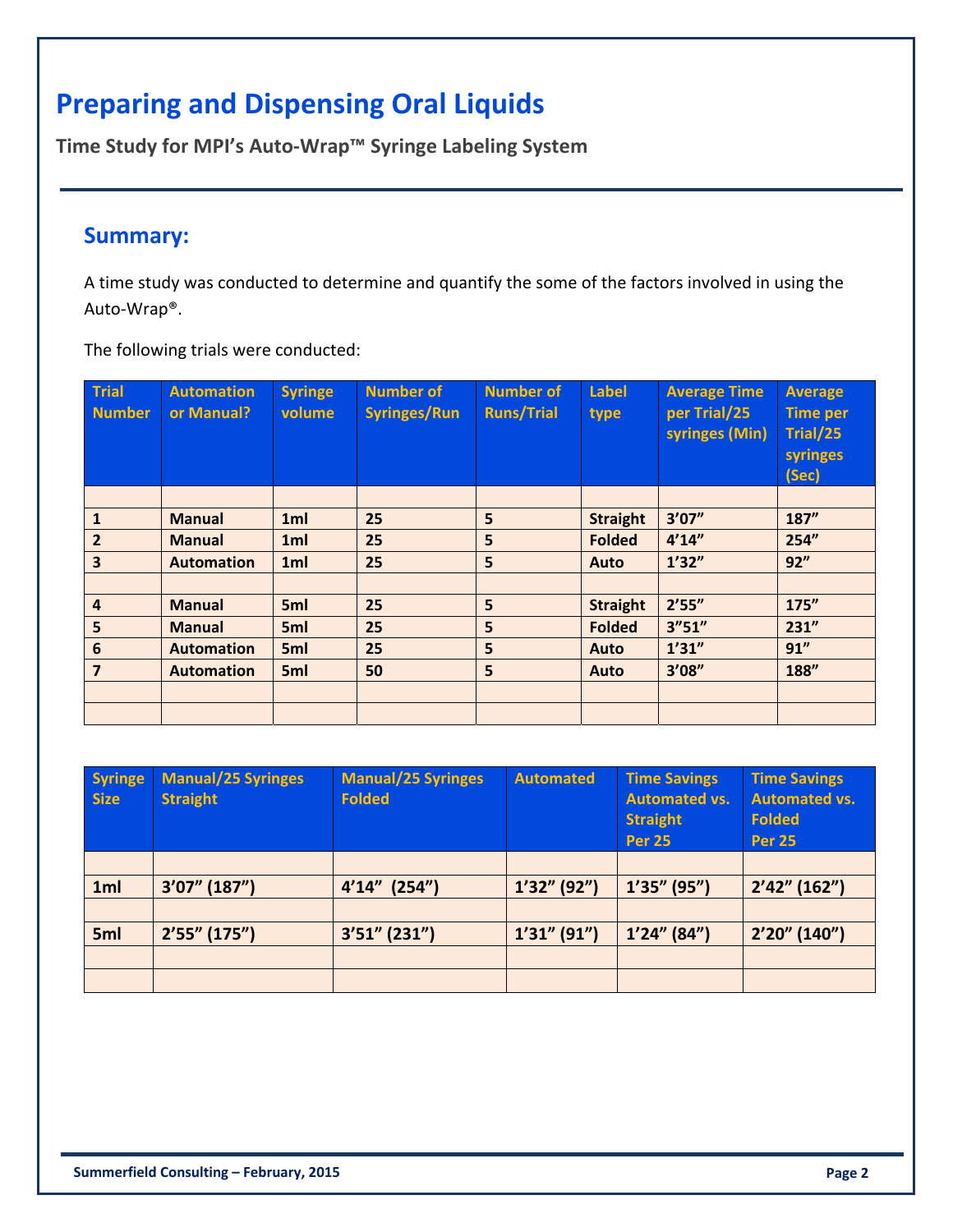## **Conclusions:**

- 1. **Syringe size does not significantly alter the time consumed in the Auto‐Wrap® process.** The difference between a run of 25 1ml (91") and 5ml (92") was not statistically significant.
- 2. **It takes approximately 33% (1/3) longer to manually label either size (1ml or 5ml) syringes with the folded versus the straight labels.** (Statistically significant). 5ml: (231" folded versus 175" straight). 1ml: (254" folded versus 187" straight).
- 3. **Syringe size does not significantly alter the time consumed to label with the straight labels (1ml versus 5ml) but does slightly increase the amount of time required to label the 1ml syringes for the folded labels.**
- 4. **Straight Labeling: Automated (Auto‐Wrap®) saves approximately 1.5 minutes (90") per run of 25 syringes regardless of syringe size compared with straight labeling.** (Statistically significant). Note: the difference (95" and 84") was not statistically different, so an average (90") is a reasonable standard.
- 5. **Folded Labeling: Automated (Auto‐Wrap®) saves approximately 2‐1/3 minutes (5ml) to 2‐2/3 minutes (1ml) per run of 25 syringes compared with folded labeling.** (Statistically significant). Note: folded labeling for 1ml consumes more time than straight labeling, so automated time savings is greater.
- 6. **An automated run of 50 syringes consumes twice the time as an automated run of 25.** The difference was not statistically significant. Note: any multiple of 25 will consume approximately that multiple of the 25 syringe time standard (90 seconds; 1.5 minutes).